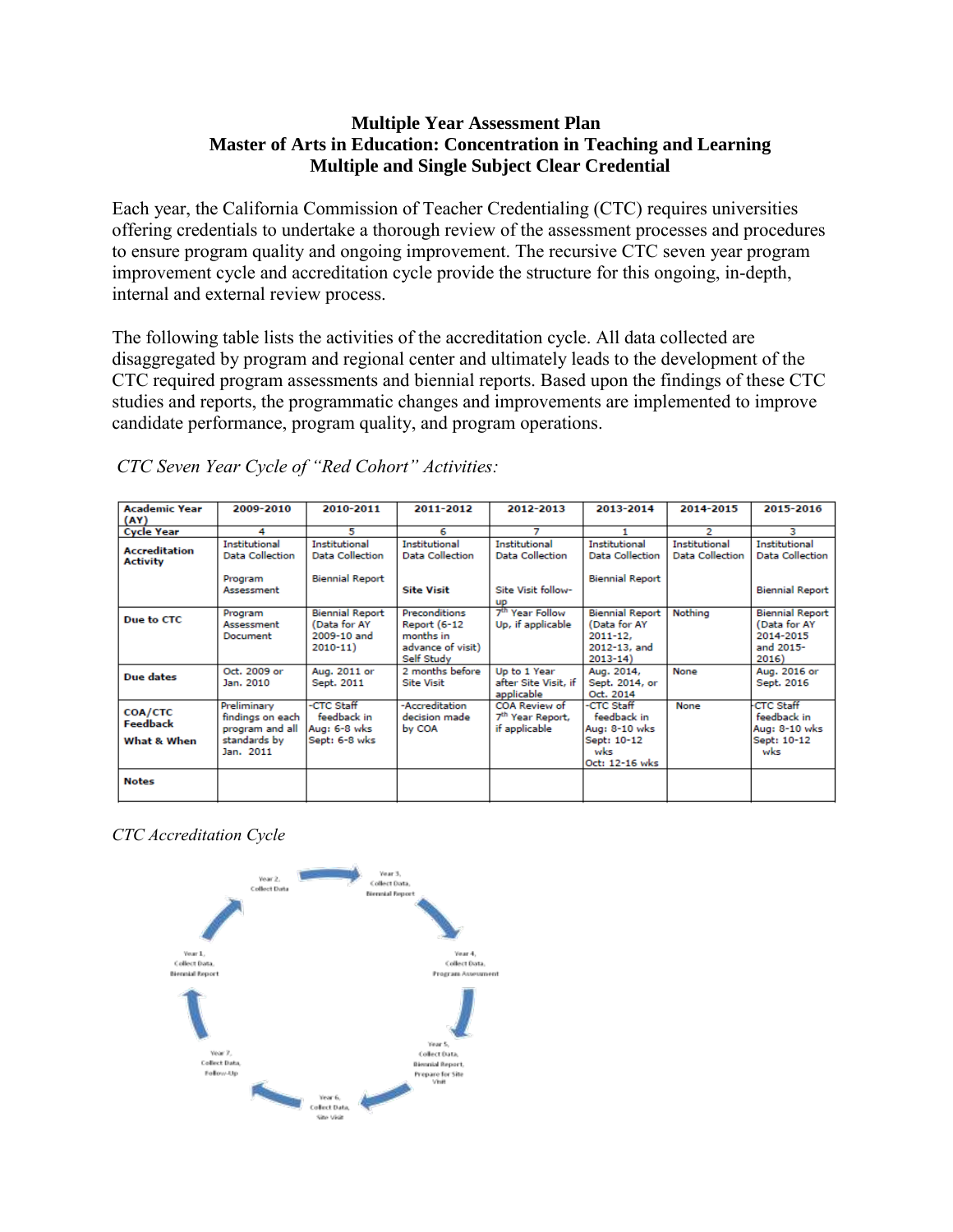### **Assessment Activities**

### **Methods of Assessment and Criteria for Success Master of Arts in Education: Teaching and Learning Core**

Currently, assessment data is collected through internal and external sources. Focus groups representing staff, faculty, clinical supervisors, and advisory councils have worked together to discern a set of balanced assessment measures. They are listed below. Accompanying forms and rubrics are included in the appendix.

#### *1. Coursework Assessments (2008)*

Using TaskStream as the primary data storage system, the program collects key assessments known as signature assignments to gauge candidates' progress throughout their course of study and ensure CTC program standards are met. Each signature assignment is evaluated using a supporting rubric. At the end of each academic year, collected data is disaggregated by regional center and analyzed with results informing areas for program improvement. Rubrics may be found in the appendix.

- **Signature Assignment: In** GED 642, Teaching Strategies for English Learners, the signature assignment requires candidates design a one-week ELD or SDAIE unit of study for one of the classes they currently teach. The PLNU lesson plan format is used and includes both ELD and Content standards, as well as language and content objectives appropriate to the level of proficiency of the EL students in their current class. The candidates list the instructional texts, strategies, technology, assessment techniques, and any supplemental teaching materials that are used to help meet the needs of the EL students. A reflection at the end of each lesson describes what successes the students attained, how the lesson impacted student learning and what the candidate would do to improve on their practice in future lessons.
- **Signature Assignment:** In GED673, Reflective Coaching Seminar and Induction, clear  $\bullet$ credential candidates complete the Plan, Teach, Reflect, and Apply process for Teacher Induction. This formative assessment system utilizes California's Beginning Teacher Support and Assessment (BTSA) materials that serve as resource for candidates and faculty through the process. Candidates, in collaboration with faculty, frame the path for the expanded skills, support application in the classroom, and provide continual reflection for improving practice inquiry and professional growth.
- **Signature Assignment: In GED** 641, School Communities in a Pluralistic Society,  $\bullet$ candidates report on a particular cultural group present in their school district. They research the values, religious observances/holidays, learning styles, parental role in education, child rearing traditions, most appropriate ways to praise and discipline the children in school, communication styles (verbal and non-verbal) and how to best reach and teach these children. The project includes a reflection section on the most significant learning to the candidate and the application to teaching.
- **Signature Assignment:** In GED 677, Teaching Strategies for Special Populations,  $\bullet$ candidates build on their knowledge, skills, experiences and strategies acquired during preliminary preparation for teaching students with disabilities, students in the general